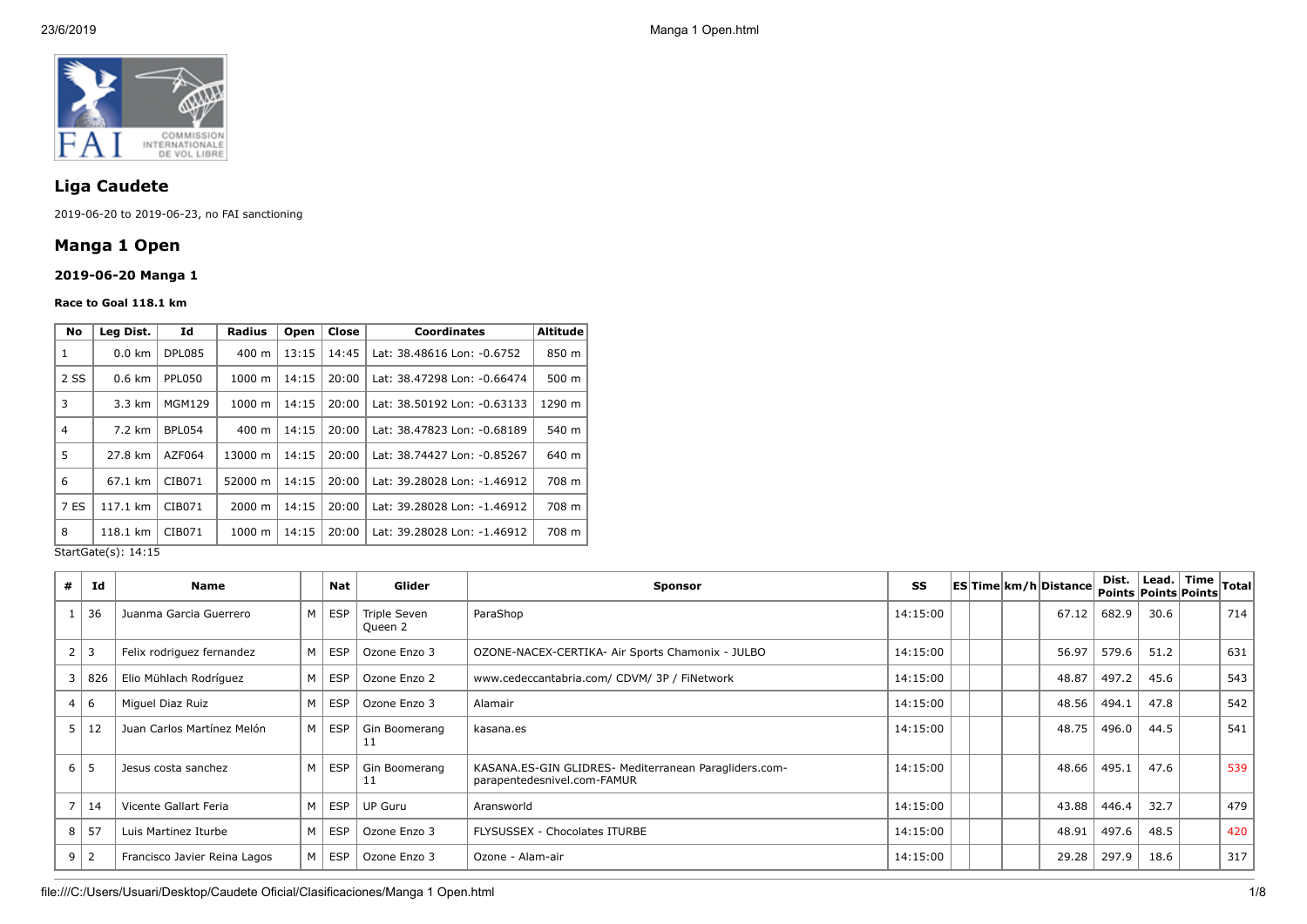| #            | Id           | <b>Name</b>                                 |          | Nat           | Glider                              | <b>Sponsor</b>                                            | SS       |  | ES Time km/h Distance | Dist.<br>Points Points Points | Lead. Time | <b>Total</b> |
|--------------|--------------|---------------------------------------------|----------|---------------|-------------------------------------|-----------------------------------------------------------|----------|--|-----------------------|-------------------------------|------------|--------------|
| 10           | 16           | Roman Olyukhnych                            | M        | <b>ESP</b>    | Ozone Zeno                          | <b>APCO</b>                                               | 14:15:00 |  | 29.04                 | 295.5                         | 17.8       | 313          |
| 11           | 53           | Gorka Tornos zabala                         | M        | <b>ESP</b>    | Ozone Zeno                          | <b>FVDA</b>                                               | 14:15:00 |  | 23.67                 | 240.8                         | 8.8        | 250          |
| 12           | 137          | José Ignacio Arévalo Guede                  | $M \mid$ | <b>ESP</b>    | Niviuk Icepeak<br>Evox              | NIVIUK - CIVA - ALFAPILOT -JULBO                          | 14:15:00 |  | 22.19                 | 225.7                         | 7.7        | 233          |
| 13           | 1            | Xevi Bonet                                  | M        | <b>ESP</b>    | Ozone Enzo                          | Alamair-Alfapilot-Naviter                                 | 14:15:00 |  | 13.82                 | 140.6                         |            | 141          |
| 14           | 173          | Toño Martinez Perez de Cea                  | M        | <b>ESP</b>    | Ozone Zeno                          | Piloto xcracer con mucho Flow                             | 14:15:00 |  | 13.49                 | 137.3                         |            | 137          |
| 15           | 993          | Josu Gisasola                               | M        | ESP           | Skywalk Cayenne<br>5                | Federación Vasca - Sosola Baserria                        | 14:15:00 |  | 10.94                 | 111.3                         |            | 111          |
| 16           | 23           | Salvador RIPOLL DÍAZ                        | M        | <b>ESP</b>    | Ozone Enzo 3                        | Costa Calida                                              | 14:15:00 |  | 10.70                 | 108.9                         |            | 109          |
| $16 \mid 31$ |              | Juan Carlos Becerra                         | M        | <b>ESP</b>    | Ozone Zeno                          | Parapentealicante.com                                     | 14:15:00 |  | 10.68                 | 108.6                         |            | 109          |
| 18           | 814          | Ramon Padilla vazquez                       | M        | <b>ESP</b>    | Ozone Zeno                          |                                                           | 14:15:00 |  | 10.60                 | 107.9                         |            | 108          |
| 18           | 34           | Blayjr olmos                                | M        | <b>ESP</b>    | Ozone Enzo 3                        |                                                           | 14:15:00 |  | 10.56                 | 107.5                         |            | 108          |
| 20           | 13           | Xavier Berneda                              | M        | <b>ESP</b>    | Ozone Enzo 3                        | MunichSports.com - Parashop.es - FlyFox - DuuoShoes.com - | 14:15:00 |  | 10.48                 | 106.6                         |            | 107          |
| 21           | 66           | Dani Martínez Alarcón                       | M        | <b>ESP</b>    | Skywalk Spice                       | Skywalk España - Castillo de Segura                       | 14:15:00 |  | 10.44                 | 106.2                         |            | 106          |
| 21           | 29           | Enric Moyés Valls                           | M        | <b>ESP</b>    | Niviuk Artik 5                      |                                                           | 14:15:00 |  | 10.40                 | 105.8                         |            | 106          |
| 23           | 70           | Eduardo Lindo Mimoso                        | $M \mid$ | <b>ESP</b>    | Ozone Mantra 7                      |                                                           | 14:15:00 |  | 10.32                 | 105.0                         |            | 105          |
| 23           | 817          | Alberto Plans                               | M        | <b>ESP</b>    | Niviuk Artik 5                      | Ayuntamiento de Jijona                                    | 14:15:00 |  | 10.29                 | 104.7                         |            | 105          |
| 25           | 447          | Jordi Roset Ilobet                          | M        | <b>ESP</b>    | Ozone Alpina 3                      |                                                           | 14:15:00 |  | 10.25                 | 104.3                         |            | 104          |
| 25           | 52           | Chechu Martinez Rojano                      | M        | <b>ESP</b>    | Skywalk Spice                       | RODEO STAR_FGT                                            | 14:15:00 |  | 10.21                 | 103.9                         |            | 104          |
| 27           | 26           | Vasile Bogdan Clinciu                       | $M \mid$ | ESP           | Ozone Zeno                          | Paragliding-romania.ro                                    | 14:15:00 |  | 10.04                 | 102.1                         |            | 102          |
| 28           | 20           | Andres Francisco SANCHEZ<br><b>MARTINEZ</b> | $M \mid$ | <b>ESP</b>    | Axis Venus SC                       | aerofly.es                                                | 14:15:00 |  | 9.97                  | 101.4                         |            | 101          |
| 28           | 59           | Francisco Angel HORMIGO GIL                 | M        | <b>ESP</b>    | Ozone Zeno                          |                                                           | 14:15:00 |  | 9.90                  | 100.7                         |            | 101          |
| 30           | 995          | Josef Lutolf                                | M        | SUI           | Gin Leopard                         |                                                           | 14:15:00 |  | 9.85                  | 100.2                         |            | 100          |
| 30           | 33           | Virgilio Ortiz Martín                       | M        | <b>ESP</b>    | Axis Venus SC                       | Fortis Montaraz                                           | 14:15:00 |  | 9.85                  | 100.2                         |            | 100          |
| 32           | 47           | Federico Núñez Alcón                        | M        | ESP           | Gin Leopard                         | Zahe.ropa                                                 | 14:15:00 |  | 9.10                  | 92.6                          |            | 93           |
| 32           | 19           | Edmund Benjamin Kendall                     | M        | <b>ESP</b>    | Ozone Zeno                          | Warren Films                                              | 14:15:00 |  | 9.14                  | 93.0                          |            | 93           |
|              |              | 34   269   Jose Luis Martinez Novoa         |          |               | $M \vert$ ESP $\vert$ Ozone Delta 3 | Novoa                                                     | 14:15:00 |  | 8.99                  | 91.5                          |            | 92           |
|              | $34 \mid 41$ | Jose gonzalez ruiz                          |          |               | M   ESP   Gin Leopard               | Kasana ALFA PILOT                                         | 14:15:00 |  | 9.01                  | 91.7                          |            | 92           |
|              | 36   294     | Gorka Uribe Aldekoa                         |          | $M \vert ESP$ | Ozone Alpina 3                      | EAKF O FEDERACIÓN VASCA                                   | 14:15:00 |  | 8.94                  | 91.0                          |            | 91           |
| 37           | 101          | Antonio Ramos Moyano                        |          | $M \vert ESP$ | Skywalk Cayenne                     | T.royo arilla, tenapark, iparapente                       | 14:15:00 |  | 8.88                  | 90.4                          |            | 90           |
|              | $37 \mid 84$ | Vallés Milla Pere                           |          |               | M   ESP   UP Meru                   |                                                           | 14:15:00 |  | 8.87                  | 90.3                          |            | 90           |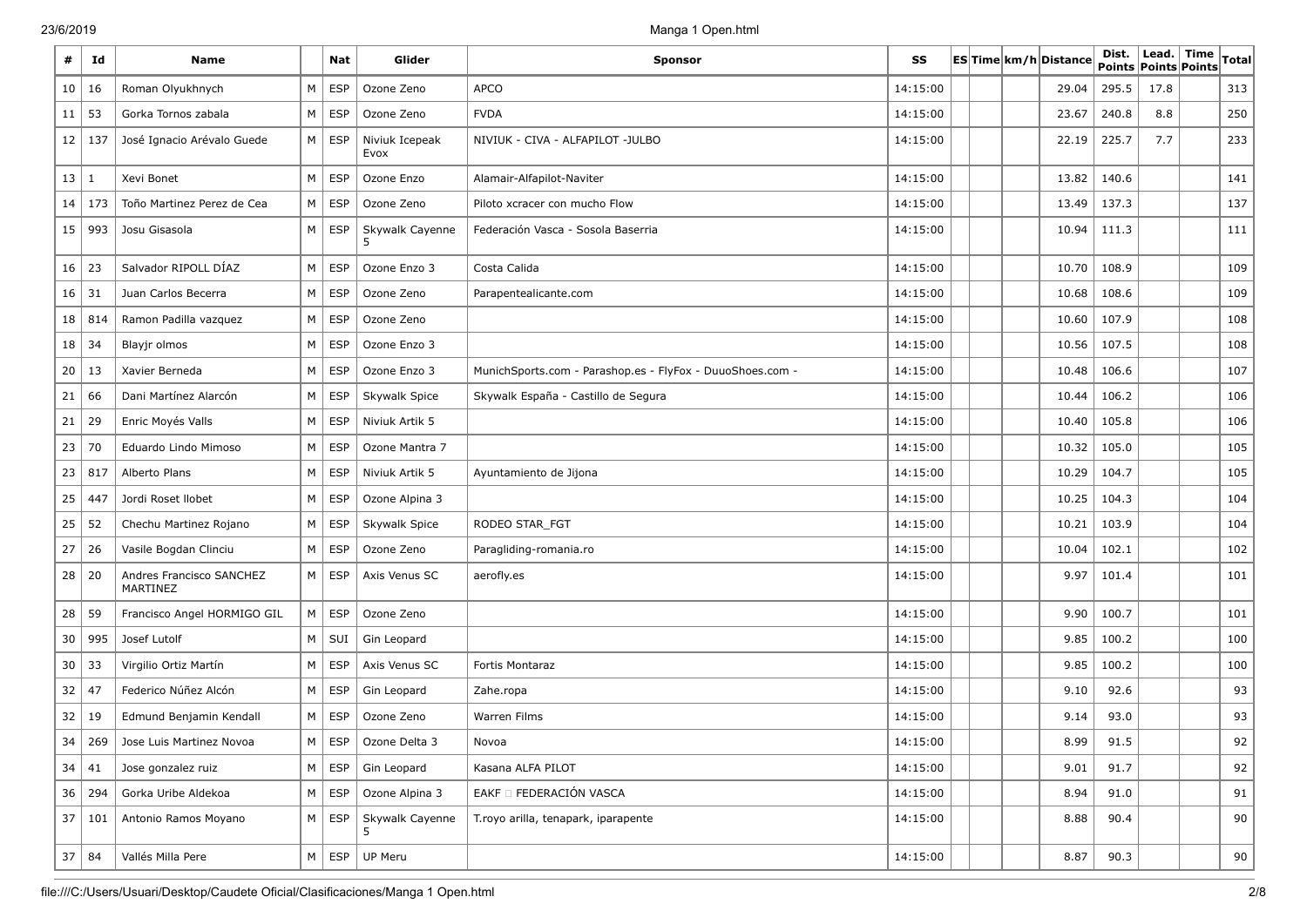| #  | Id       | <b>Name</b>                        |          | <b>Nat</b> | Glider                 | <b>Sponsor</b>                                | SS       |  | ESTime km/h Distance | Dist.<br>Points Points Points | $ $ Lead. $ $ | <b>Time</b> | Total |
|----|----------|------------------------------------|----------|------------|------------------------|-----------------------------------------------|----------|--|----------------------|-------------------------------|---------------|-------------|-------|
| 39 | 44       | Joseba Sobrón Mendibil             | М        | <b>ESP</b> | Ozone Mantra 7         | E.S.C.A.N.P.A                                 | 14:15:00 |  | 8.55                 | 87.0                          |               |             | 87    |
| 40 | 71       | Juan Luis Morales Gómez            | M        | <b>ESP</b> | Nova Sector            |                                               | 14:15:00 |  | 8.47                 | 86.1                          |               |             | 86    |
| 41 | 15       | Paco Navarro González              | М        | <b>ESP</b> | 777 Queen 2            | ParaShop.es                                   | 14:15:00 |  | 8.30                 | 84.5                          |               |             | 85    |
| 41 | 148      | Oscar Falcon Soldevila             | M        | <b>ESP</b> | Niviuk Icepeak<br>Evox | ALL OF YOU                                    | 14:15:00 |  | 8.35                 | 85.0                          |               |             | 85    |
| 41 | 88       | Robinson Altieri Sánchez           | M        | <b>ESP</b> | Ozone Zeno             |                                               | 14:15:00 |  | 8.38                 | 85.3                          |               |             | 85    |
| 44 | 165      | Ramon Jose LOPEZ SOTO              | M        | <b>ESP</b> | Gin Carrera Plus       |                                               | 14:15:00 |  | 8.20                 | 83.5                          |               |             | 84    |
| 44 | 10       | José javier Álvarez Castillejo     | M        | <b>ESP</b> | Ozone Enzo 3           | Federación Vasca-Alamair                      | 14:15:00 |  | 8.29                 | 84.3                          |               |             | 84    |
| 46 | 998      | Diego Carballeira Alvarez          | M        | <b>ESP</b> | UP Summit XC3          |                                               | 14:15:00 |  | 8.14                 | 82.8                          |               |             | 83    |
| 46 | 174      | Ángel Castro Marchal               | M        | <b>ESP</b> | Windtech Bali 2        |                                               | 14:15:00 |  | 8.12                 | 82.6                          |               |             | 83    |
| 46 | 146      | Javier gomez de segura             | M        | <b>ESP</b> | Ozone Swift 4          |                                               | 14:15:00 |  | 8.16                 | 83.1                          |               |             | 83    |
| 49 | 107      | Alex Oruesagasti Diez              | M        | ESP        | Advance Sigma<br>10    |                                               | 14:15:00 |  | 7.97                 | 81.1                          |               |             | 81    |
| 50 | 42       | Francisco Alcalá Molina            | M        | <b>ESP</b> | Ozone Zeno             | sebasfly.com                                  | 14:15:00 |  | 7.83                 | 79.7                          |               |             | 80    |
| 51 | 994      | Guillermo De Armas Estévez         | M        | <b>ESP</b> | Ozone Zeno             | ALAMAIR                                       | 14:15:00 |  | 7.75                 | 78.9                          |               |             | 79    |
| 52 | 221      | Victor Pérex Avila                 | М        | <b>ESP</b> | Ozone Delta 3          |                                               | 14:15:00 |  | 7.59                 | 77.2                          |               |             | 77    |
| 52 | 136      | Roberto Carballeira Álvarez        | M        | <b>ESP</b> | UP Trango Race         |                                               | 14:15:00 |  | 7.56                 | 76.9                          |               |             | 77    |
| 54 | 103      | Robert Jimenez Blanco              | M        | <b>ESP</b> | Axis Venus sc          | Bodegas Maitaren                              | 14:15:00 |  | 7.50                 | 76.3                          |               |             | 76    |
| 55 | 999      | Hans-Dieter Keckstein              | М        | <b>ESP</b> | Niviuk Artik 5         |                                               | 14:15:00 |  | 7.41                 | 75.4                          |               |             | 75    |
| 55 | 128      | Jordi Masanés Mateos               | М        | <b>ESP</b> | Niviuk Artik 5         | Viatges Masanés / www.alioth.cat              | 14:15:00 |  | 7.38                 | 75.1                          |               |             | 75    |
| 55 | 32       | Juan Maiza Otaño                   | М        | <b>ESP</b> | Skywalk Cayenne<br>5   | Federacion Vasca- SKYWALK                     | 14:15:00 |  | 7.36                 | 74.9                          |               |             | 75    |
| 55 | 48       | Jon Iriarte arenaza                | M        | <b>ESP</b> | Skywalk Cayenne        | Federación vasca                              | 14:15:00 |  | 7.36                 | 74.9                          |               |             | 75    |
| 59 | 907      | Cristian Martínez casas            | M        | ESP        | Skywalk Cayenne<br>5.  | Buscando                                      | 14:15:00 |  | 7.30                 | 74.3                          |               |             | 74    |
| 59 | 177      | Miguel Casas Suárez                | M        | ESP        | Ozone Alpina 2         |                                               | 14:15:00 |  | 7.30                 | 74.3                          |               |             | 74    |
| 59 | 996      | Dirk De Troch                      | M        | <b>BEL</b> | Advance Sigma<br>10    |                                               | 14:15:00 |  | 7.24                 | 73.7                          |               |             | 74    |
|    | $59$ 37  | Cristo Afonso                      | $M \mid$ | ESP        | Niviuk Icepeak<br>Evox | Kangaroo Tandem - Tenerife Paragliding Center | 14:15:00 |  | 7.26                 | 73.9                          |               |             | 74    |
| 59 | 179      | Carlos Palacios Aguedo             | M        | ESP        | Flow Xc Racer          | Aerofly                                       | 14:15:00 |  | 7.23                 | 73.5                          |               |             | 74    |
|    | 59   259 | Carlos Portillo                    | M        | <b>ESP</b> | Sol Lotus              | Escuela Parapente Valencia                    | 14:15:00 |  | 7.28                 | 74.0                          |               |             | 74    |
|    | 65 997   | Carlos Mª López-Fé de la<br>Cuadra | M        | ESP        | UP Kibo                | CD Sevilla Parapente                          | 14:15:00 |  | 7.19                 | 73.2                          |               |             | 73    |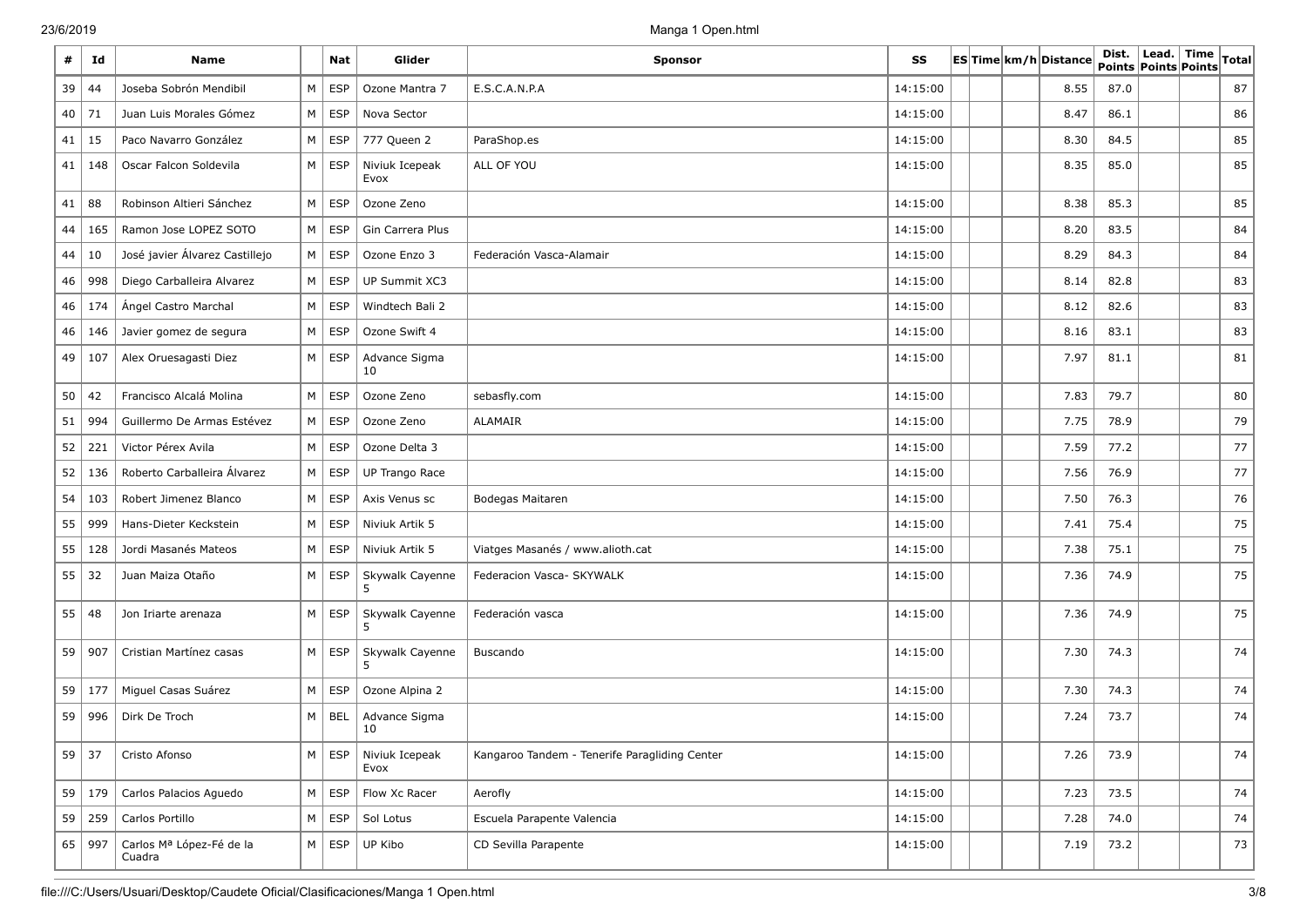|           | Id  | Name                      |           | <b>Nat</b> | Glider        | Sponsor            | ss   ES Time km/h Distance  = ----<br>  Points Points  Points  Points  Points |  |          | Dist. | ∣ Lead. | $\frac{1}{2}$ Time $\frac{1}{2}$ Total. |    |
|-----------|-----|---------------------------|-----------|------------|---------------|--------------------|-------------------------------------------------------------------------------|--|----------|-------|---------|-----------------------------------------|----|
| 66 I      | 109 | Arcadio carbo             | <b>NA</b> | FSP        | Ozone Delta 3 |                    | 14:15:00                                                                      |  | 711<br>. | 72.3  |         |                                         | 72 |
| $67$   91 |     | fernando Sarralde Vizuete | м І       | ESP        | Ozone Zeno    | ALMENDRAS SARRALDE | 14:15:00                                                                      |  | 44.27    | 450.4 | 34.8    |                                         |    |

# **Penalties**

*Note: % penalty is used to calc penalty as a % of total score. Both types can be combined. None affect the scoring of other pilots.*

| Id | Name                      |       | $ \%$ penalty points penalty | Reason                  |
|----|---------------------------|-------|------------------------------|-------------------------|
|    | Jesus costa sanchez       | $0\%$ |                              | · l Penalización Altura |
| 57 | Luis Martinez Iturbe      | $0\%$ | 126 I                        | Penalización Altura     |
| 91 | fernando Sarralde Vizuete | 100%  |                              | Penalización Altura     |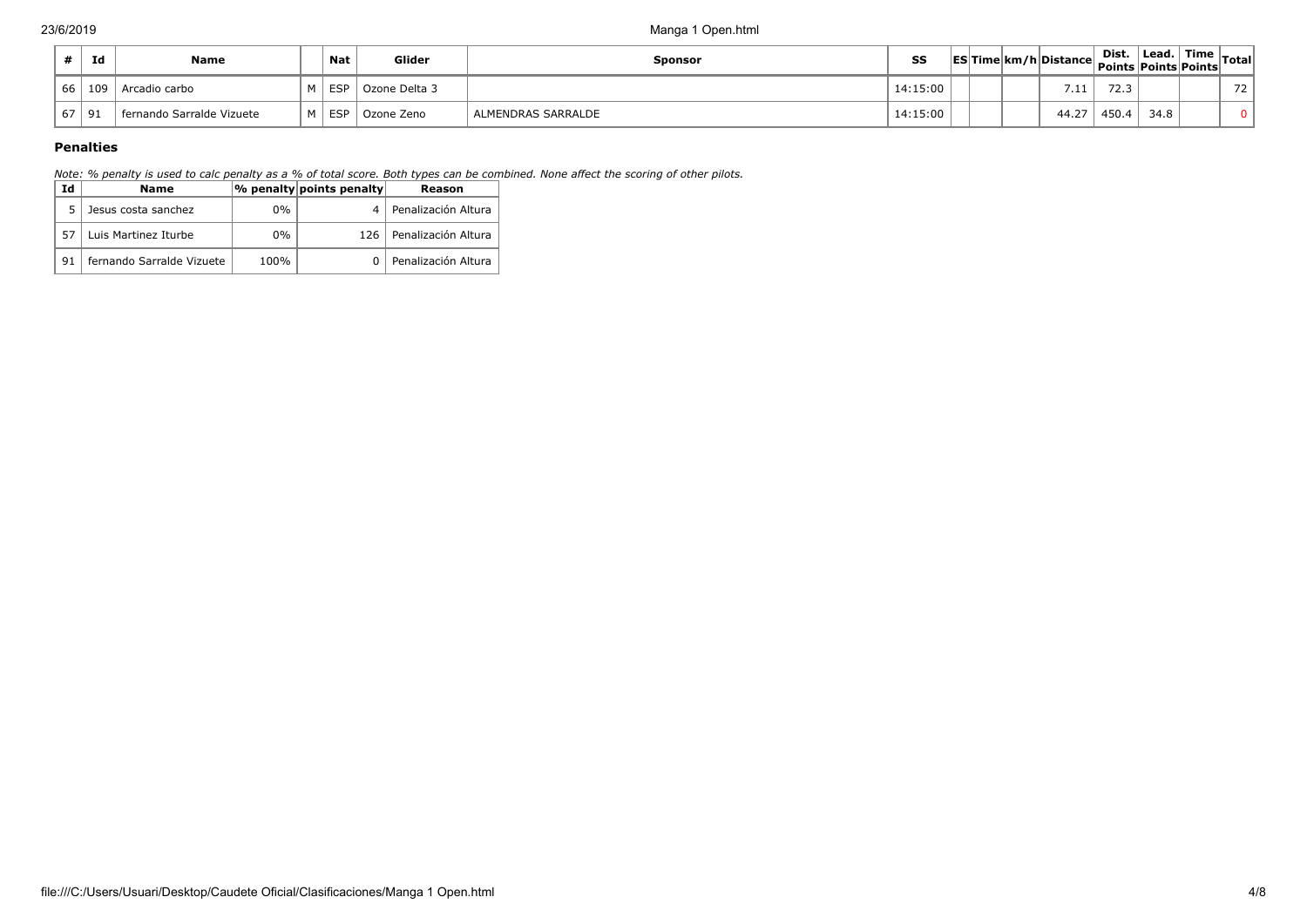# **Pilots absent from task (ABS)**

| Ιd  | Name                     |
|-----|--------------------------|
| 115 | Xavi Segura Jobal        |
| 196 | Alfredo Sanchez Chacon   |
| 910 | Diego Muñoz Pastor       |
| 991 | Pedro GARCIA AVILES      |
| 992 | Oliver Xamani Montserrat |

# **Pilots not yet processed (NYP)**

| Ιd<br>Name |                                |  |  |  |  |  |
|------------|--------------------------------|--|--|--|--|--|
|            | 111 Jose Manuel Sorli Rico     |  |  |  |  |  |
|            | 200   Eduardo Espinosa Pomares |  |  |  |  |  |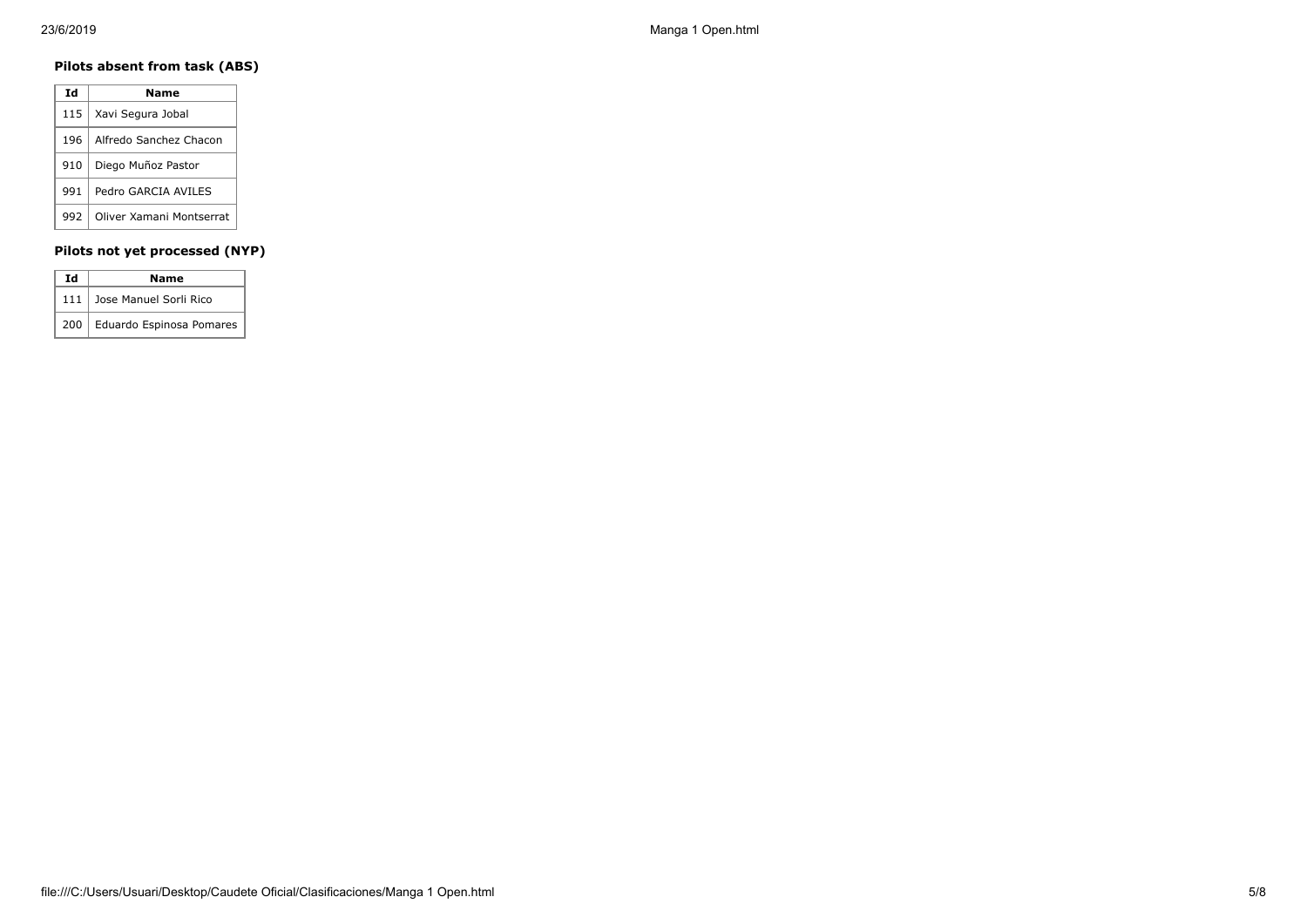### **Task statistics**

| value                     |
|---------------------------|
| 116.555                   |
| 118.122                   |
| 117.122                   |
| 67                        |
| 67                        |
| 67                        |
| 11                        |
| 0                         |
| 0                         |
| 1042.44                   |
| 67.117                    |
| 0                         |
| 0                         |
| 74                        |
| 0                         |
| 774.44                    |
| 774.44                    |
| 1042.44                   |
| 67.117                    |
| 2019-06-20T14:15:00+02:00 |
| 0                         |
| 0                         |
| 0                         |
| 0                         |
| 0                         |
| 0.0175                    |
| 0.0825                    |
| 0.9                       |
| 4.30440697483591          |
| 682.885586345757          |
|                           |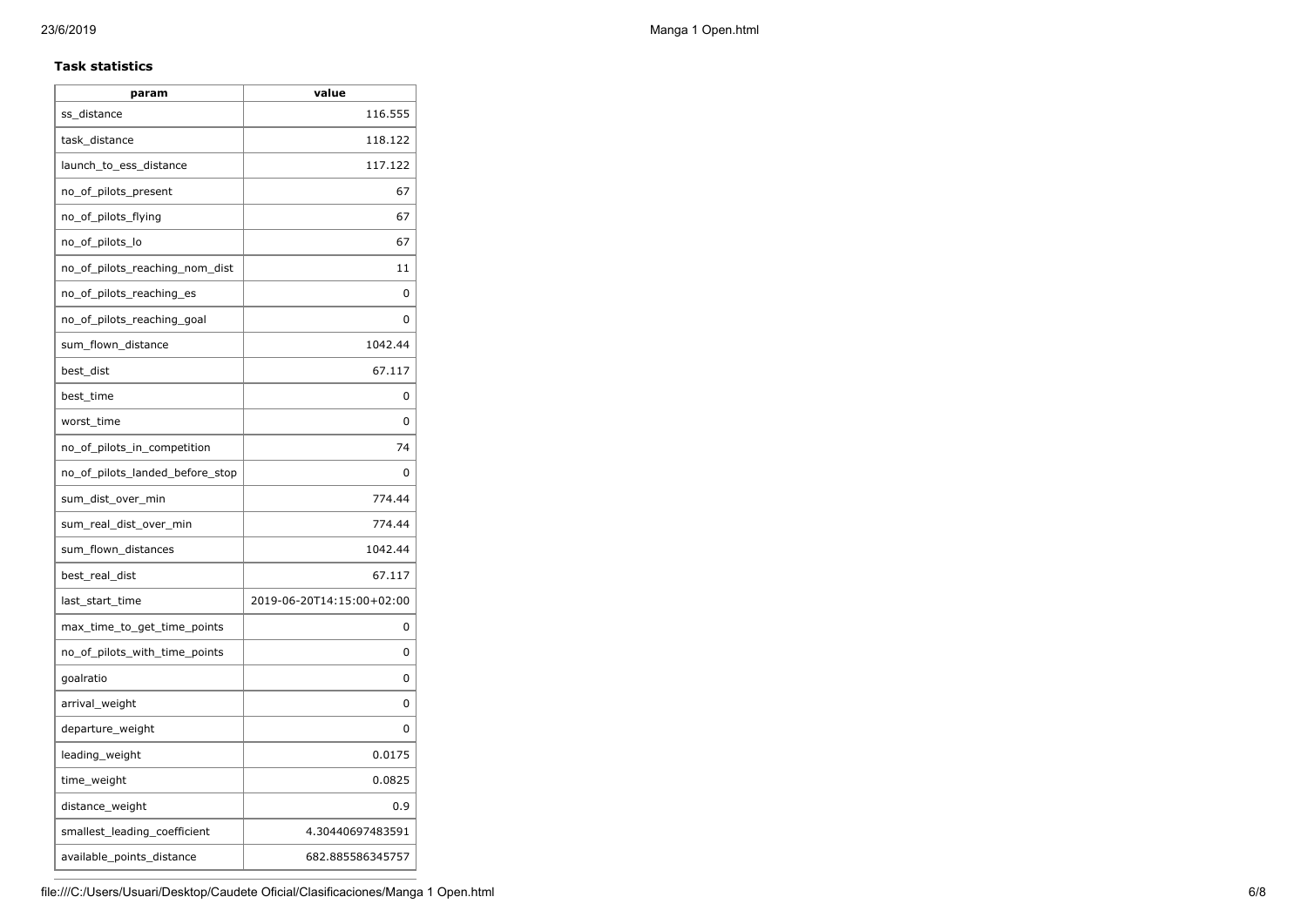| param                       | value             |
|-----------------------------|-------------------|
| available_points_time       | 24.6597572847079  |
| available_points_departure  | n                 |
| available_points_leading    | 51.2164189759317  |
| available_points_arrival    | O                 |
| time validity               | 1                 |
| launch validity             |                   |
| distance_validity           | 0.758761762606396 |
| stop_validity               |                   |
| day_quality                 | 0.758761762606396 |
| ftv_day_validity            | 0.758761762606396 |
| time_points_stop_correction | O                 |

# **Scoring formula settings**

| param                               | value          |
|-------------------------------------|----------------|
| id                                  | <b>PWC2017</b> |
| min_dist                            | $\overline{4}$ |
| nom_dist                            | 25             |
| nom_time                            | 1              |
| nom_launch                          | 0.96           |
| nom_goal                            | 0.15           |
| day_quality_override                | $\Omega$       |
| bonus_gr                            | 4              |
| jump_the_gun_factor                 | 0              |
| jump_the_gun_max                    | 0              |
| normalize_1000_before_day_quality   | 0              |
| time points if not in goal          | 0              |
| use_1000_points_for_max_day_quality | 0              |
| use_arrival_position_points         | 0              |
| use_arrival_time_points             | $\Omega$       |
| use_departure_points                | $\Omega$       |
| use_difficulty_for_distance_points  | 0              |
| use_distance_points                 | 1              |